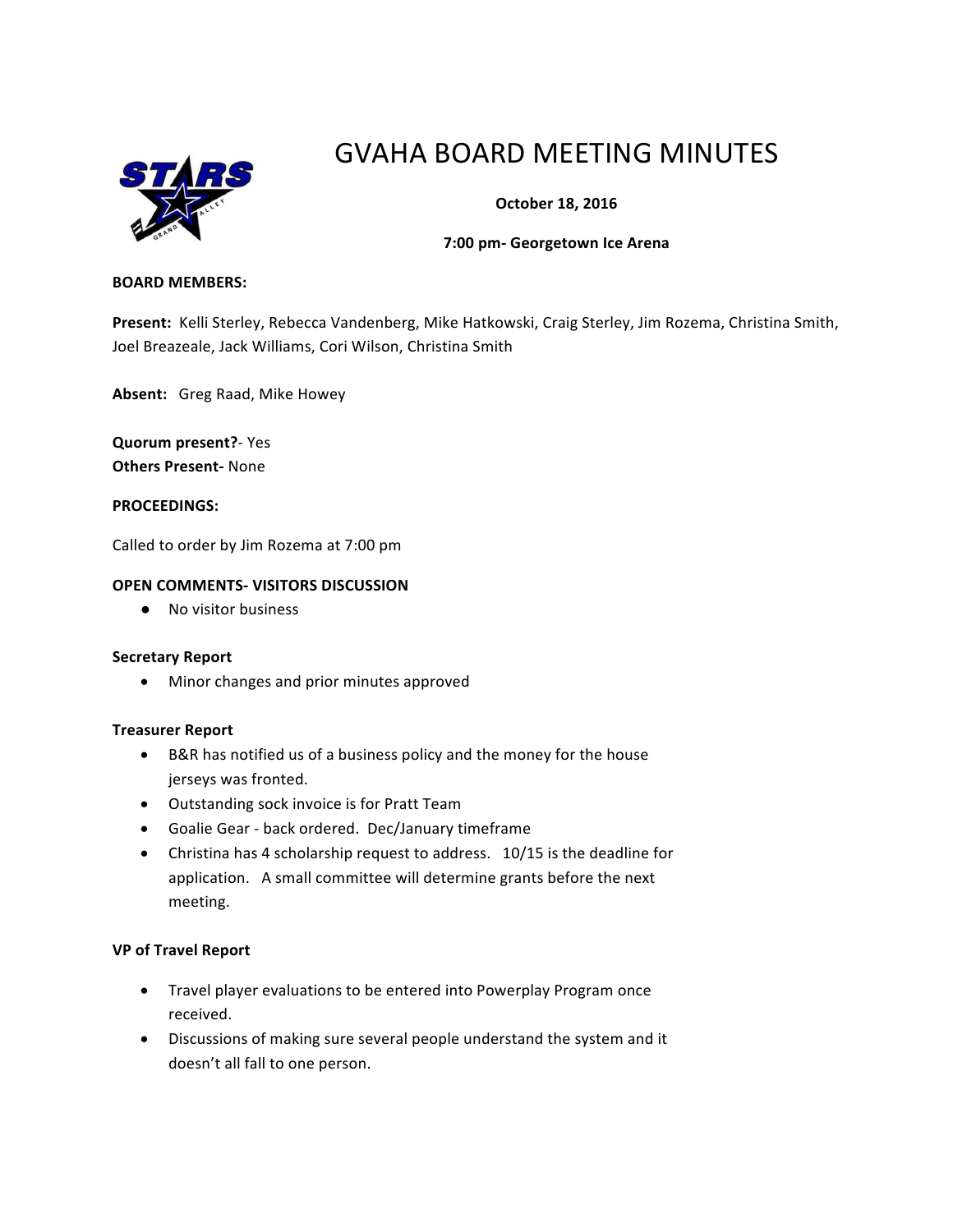## **VP House Report**

- $\bullet$  Evals are with coaches. Reminder email will be sent soon.
- Draft of letter to ADs has been started pertaining to Stars nights and Stars Skate with Teams schedule.
- House schedules have been established.
- We are hosting Adray Squirt Gold Tournament.
	- $\circ$  Must be staffed by a board member at all times. 2/17-19

## **Hockey Director Report- Joel**

- Concerned about small area games  $@$  practice for smaller teams.
	- $\circ$  Need more coaches buy-in
	- $\circ$  Looking for an hour of ice for coaches instruction
- Sizeable interest in flex-hockey. Possibility of 8 kids.
	- o Has been promoted at Jenison and Grandville
	- $\circ$  Needs to be added to middle school and high school newsletters at Hudsonville. Rebecca offered to track down who handles the newsletters.
	- High school Coaching Volunteer possible confusion on the dates. Joel will clarify moving forward.

# **Fundraising Report**

- BC Pizza Benefit Night  $-1/27$  Hudsonville vs. Jenison Varsity Game
	- $\circ$  Kick back if flyer is used when ordering
	- $\circ$  Same night as MSU/GVSU game which is heavily attended
- $\bullet$  Holiday Options Schwans 40%
- Drop the puck books  $-$  Could be used as a GVAHA wide fund raiser

# **Communications Director Report**

- Apparel site to be live by end of week.
- Photo release will be added to next years registrations
- Newsletter feedback is positive
- Discussions of ways to get all team schedules in one place on the website
- Request to the board to please send any social media content to Rebecca for posting.

# **Township Representative Report**

• House scheduling went smoothly